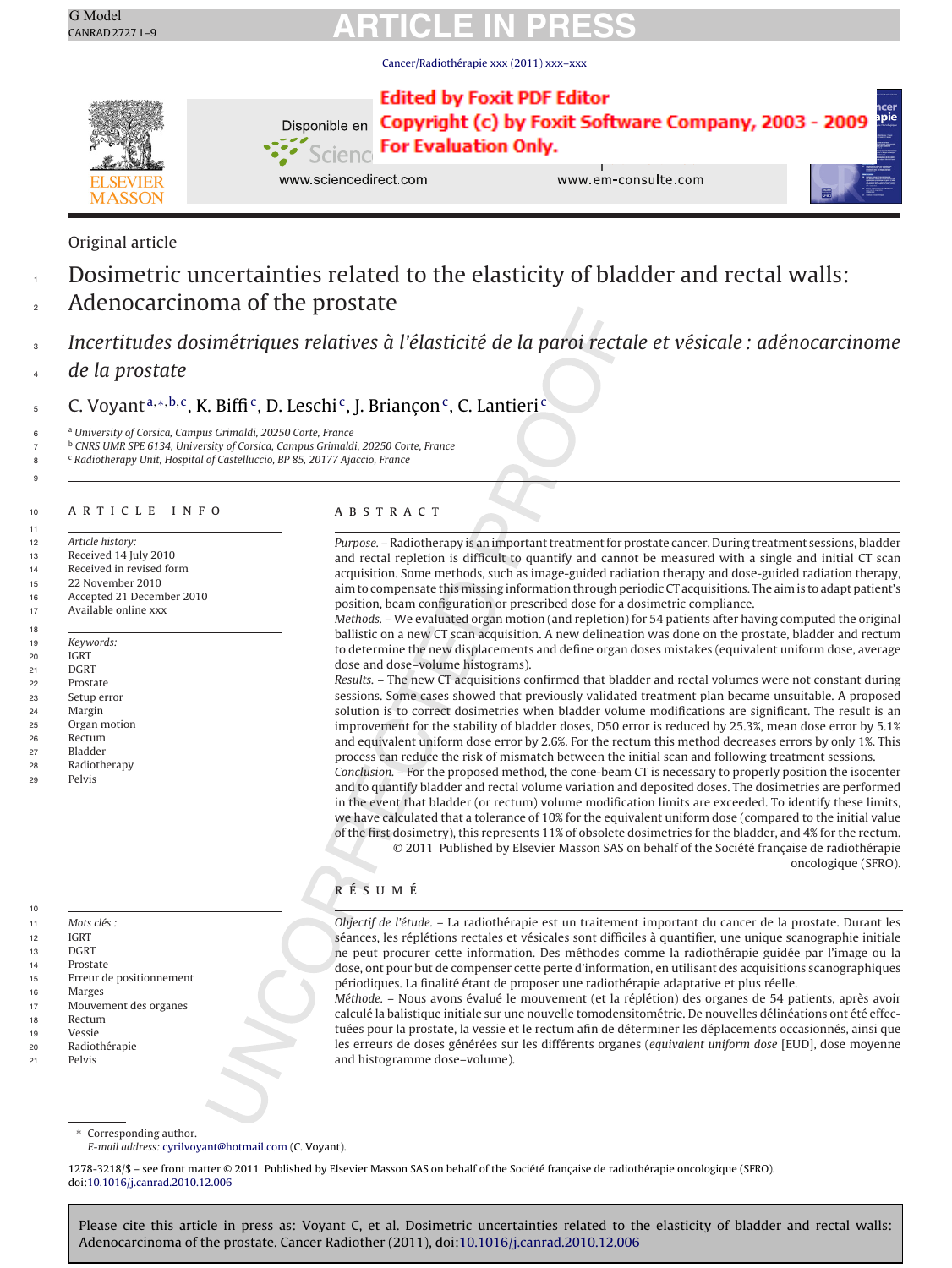2 C. Voyant et al. / Cancer/Radiothérapie xxx (2011) xxx–xxx



Conclusion. – La méthode proposée nécessite l'utilisation de la tomographie conique pour bien positionner les volumes cibles mais aussi pour quantifier les variations de volume du rectum et de la vessie. Les distributions de dose sont retravaillées dès que les volumes vésicaux ou rectaux sont considérablement modifiés (limite fixée d'après la présente étude). Nous avons identifié que pour une tolérance de 10 % concernant les EUD (comparées à la valeur initiale établie sur la première scanographie), cela correspondait à 11 % de dosimétries obsolètes pour la vessie et 4 % pour le rectum.

<sup>36</sup> © 2011 Publie par Elsevier Masson SAS pour la Société française de radiothérapie oncologique (SFRO). ´

### 22 23 24 25 26 27 28 29 30 31 32 33 34 35

### <sup>22</sup> **1. Introduction**

 Prostate cancer is the most frequent cancer affecting men over 50 years of age and second in terms of men mortality (25% of diag- nosed cancers in France). Radiotherapy is an important treatment for prostate cancer. In some cases, it is the exclusive type of ther- apy. The current practice is dose escalation, which limits tumour development. The dosimetric limiting factor is the dose received by non-cancerous tissues, especially the organs at risk, such as the bladder, the rectum, femoral heads, the small intestine or the penis bulb [\[1–4\]. I](#page-8-0)n practice, rectum or bladder complications (late effects) often reduce the dose to the prostate. Dose escalation is really possible when the clinical target volume (CTV) motion dur- ing radiotherapy sessions (daily displacements or modifications) is controlled. The proposed study aims to, first, determine the mechanisms of organ interactions in the pelvic area and, second, 37 estimate the consequences of these interactions on prostate treat- ment by radiation. In fact, for all the different methodologies used in prostate cancer treatment (conformation, intensity modulation, arc-therapy, etc.), dosimetry planning uses data from the initial simulation alone [\[5–7\]. T](#page-8-0)o take into account organ repletion and internal morphology variation during treatment sessions, there are control methods such as image-guided radiation therapy and dose-44 guided radiation therapy requiring periodic CT acquisitions [\[8,9\].](#page-8-0) The purpose is to adapt patient's position, beams and prescription doses. These techniques decrease errors due to patient position-47 ing and ensure the proper location of targets and organs at risk. In the proposed study, we chose to concentrate on the dosimet- ric consequences generated by bladder and rectum morphological changes. The first consequence is that initial skin markers (often tattoos for pelvic treatment) are no longer adapted and generate a loss of tumour control [\[10–12\]. T](#page-8-0)he same process can occur to tissues near the prostate. The physician and physicist validations (isodoses, organ dose, dose–volume histograms, etc.) related to the toxicity to organs at risk cannot be adapted to the reality of treat- ment. The stochastic transformations, which caused these patient setup errors, are essentially related to the repletion of the bladder and rectum. These organs have a particular visco-elasticity that the radiotherapy team must quantify and control in order to increase the therapeutic dose (dose escalation). Elasticity is the quality of an object to be deformed and then resume its original shape when the applied stress disappears. These transformations are observable on **[Q1](#page--1-0)** pelvic organs, especially bladder or rectum muscles [\[13,14\]. F](#page-8-0)irstly, we will describe the tools used and the clinical trials implemented. Then, we will reveal the statistical interaction between ballistic parameters and dosimetric values. Thirdly, we will consider clin-<sup>67</sup> ical solutions proposed to select the morphological modifications requiring a new dosimetry. Lastly, we will look at the impact of daily CT acquisitions and the time required to control the dose to the organs.

### **2. Materials and methods** 71

### 2.1. Methodology  $\frac{72}{2}$

The CT scan is a random snapshot of a changing patient. Organ  $<sub>73</sub>$ </sub> position and repletion are fixed arbitrarily. One method of adap-<br>  $74$ tive radiotherapy is the use of multiple scans (preferably one a day)  $\frac{75}{5}$ to estimate organ position and to adapt the beams. To protect the  $\frac{76}{6}$ patient from excessive irradiation, we have only taken two CT scans  $\frac{77}{27}$ per patient. One made during the treatment and another during the  $\frac{1}{78}$ simulation, before the treatment began (necessary for treatment  $\frac{79}{2}$ planning). With the new scanner, we evaluated the impact of time so on dosimetry, and verified that the ballistic was still appropriate. It  $\qquad \qquad$ <sup>81</sup> is evident that, as van Herk et al, have shown with analyses of organ same as motion from repeated CT, the intrinsic error of the dose on irradi-<br>83 ated volume has two distinct origins: one systematic and the other  $\frac{84}{100}$ random [\[15\]. T](#page-8-0)hey suggest a necessary patient setup margin which  $\frac{1}{85}$ ensures a minimum CTV dose of 95% for 90% of the patient popu-<br>86 lation, calculated as  $2.5\Sigma + 0.7\sigma$  ( $\Sigma$  is the standard deviation of the s<sub>7</sub> patient mean errors, and  $\sigma$  the quadratic mean of the patient stan- $\qquad$  se dard deviations). In the proposed study, the error due to movement as is more "macroscopic" and the difference between the random  $(\Sigma)$ and the systematic ( $\sigma$ ) term becomes negligible. As shown in [Fig. 1,](#page-2-0)  $\qquad \quad \circ$ evaluating organ motion and patient setup errors is done after com-<br>92 puting the original ballistic on the new anatomical configuration;  $\frac{93}{2}$ the dose to different organs can then be evaluated. The phase fol- $_{94}$ lowing acquisition is the delineation on the new scan of prostate,  $\frac{1}{100}$ bladder and rectum by a well-trained person who has already delin-<br>96 eated the first scan.

### 2.2. Patients' eligibility and ballistics of the state of the set of the set of the set of the set of the set o

From 2008 to 2009, 54 patients with organ-confined prostate 99 cancer were prospectively enrolled on a conformational radia- <sup>100</sup> tion treatment in the radiotherapy centre of Ajaccio, the CHD 101 Castelluccio. Each patient was assigned a pretreatment (virtual 102 simulation) with a CT scan of  $2 \text{ mm}$  slice thickness, followed by a  $103$ three-dimensional treatment plan. The initial clinical target volume 104  $(CTV1)$  included the prostate and seminal vesicles and the second  $105$ target volume (CTV2) included the prostate only. The PTV1 and  $106$ PTV2 margins were done with CTV with a 1 cm uniform margin  $107$ and 0.5 cm in posterior. The PTV-to-field-edge margin was  $7 \text{ mm}$  108 everywhere else, but 12 mm at the superior and inferior borders of  $109$ the PTV. These margins take into account the dosimetric penum-<br>110 bra of the multileaf collimator and jaws. The selection criteria for  $111$ this study were patients with non-operated prostate cancer at stage 112 T2-T3aN0M0, with Gleason score less than or equal to  $7$  and with  $113$ concentration of serum PSA less than or equal to  $20 \frac{\text{ng}}{\text{mL}}$ . These  $114$ patients were generally those for which the dose escalation treat- <sup>115</sup>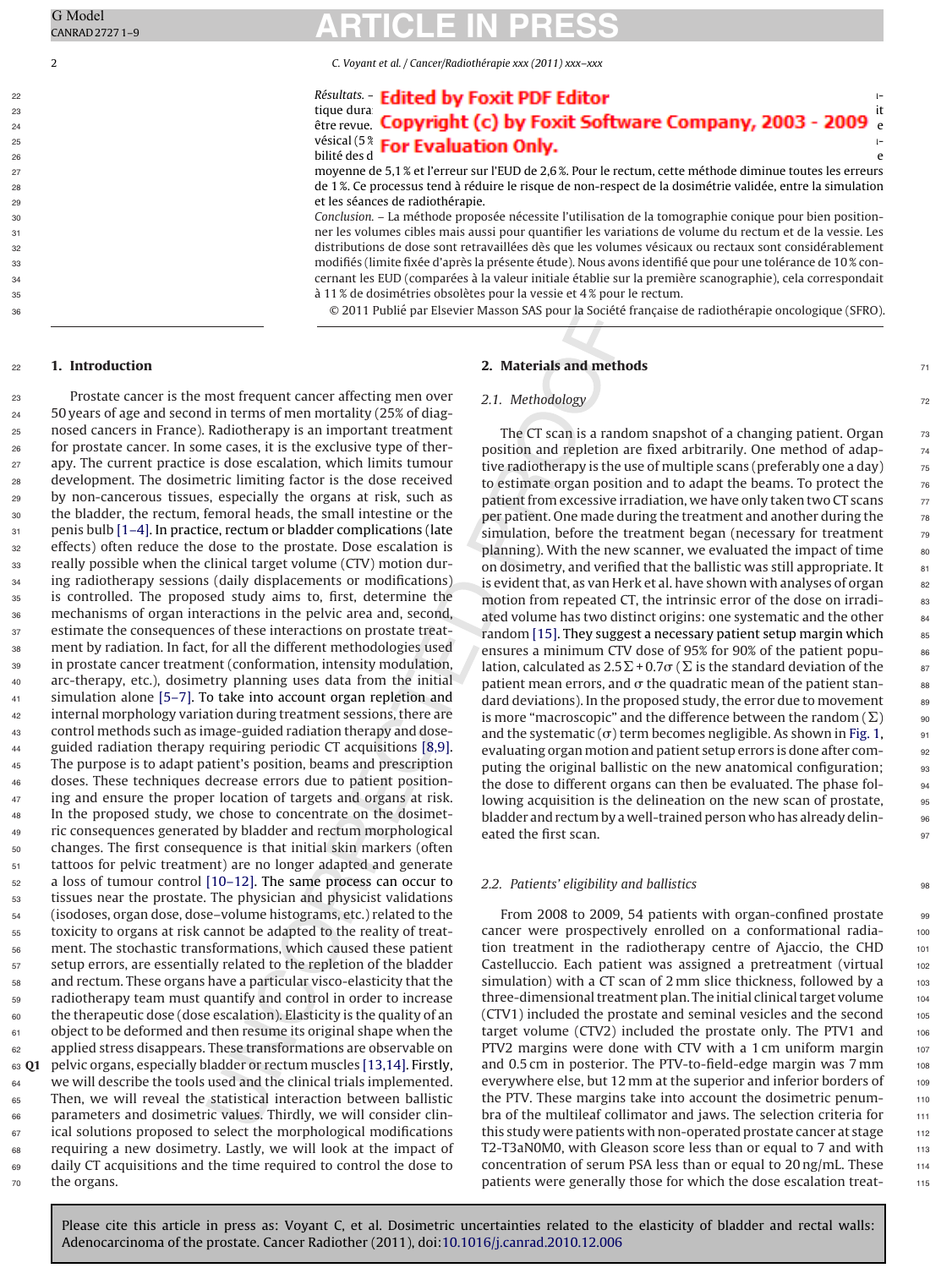C. Voyant et al. / Cancer/Radiothérapie xxx (2011) xxx–xxx 33

<span id="page-2-0"></span>

Méthodologie pour les acquisitions CT.

116 ment seemed most interesting. The majority of patients received a <sup>117</sup> dose of 46 Gy on the PTV1 (4-beam-box-technique) and between 26 <sup>118</sup> and 30 Gy boost on the PTV2 (generally six fields with different ori-<sup>119</sup> entations). In the current study, normal tissues were delineated as 120 follows: the rectal wall with a 0.5 cm wide ring (the extremities of  $121$  the contouring were 1 cm below and above CTV1 [\[16\]\);](#page-8-0) the bladder <sup>122</sup> wall with a ring of 0.7 cm over the whole visible volume; the treat- $_{123}$  ment planning system (TPS) used was Pinnacle<sup>®</sup> (Philips-AdacTM) 124 equipped with the software version 8.0m with three-dimensional <sup>125</sup> calculation with heterogeneity. Patients were in supine position 126 with the immobilization device Combifix<sup>®</sup> of SimMedTM. Patients 127 were treated with a full bladder and an empty rectum. Only one <sup>128</sup> patient was prescribed a laxative due to the presence of gas in the <sup>129</sup> rectum. In addition, patients were not notified in advance of the 130 day they received their second scan.

### <sup>131</sup> 2.3. Comparison criteria

### <sup>132</sup> 2.3.1. Geometric critera

 Organ movement induces dosimetric repercussions during the treatment. One or more beams can become unsuitable to the patient's anatomy, generating dosimetric errors on the target vol- umes and organs at risk. The moment at which these errors take place is unpredictable, and no prior action can help quantify this "bad" conformation. Many studies propose online or offline solu- tions to take into account the morphological noise and properly target the PTV whatever the irradiation sessions [\[17–22\]. R](#page-8-0)are are 141 the solutions which can really be used on the influence of this noise on organs at risk. Some authors believe that it is possible to calculate 143 in real time the dose at any location on the patient [\[23,24\]. T](#page-8-0)his idea is not entirely realistic in a lot of radiotherapy unit. CT scans must 145 be made frequently for all patients (maybe for all sessions) and the 146 images acquired must be exported and merged in the planning sys- tem for organ delineation (∼30 associated acquisitions). The next 148 step must be the dose calculation with real volumes and real moni- tor unit (MU). It is only with the compilation of these plans (one plan per CBCT) that true patient dosimetry can be obtained. In order for this process to be clinically possible, it is important to find shortcuts to avoid any unnecessary action. The idea is to determine a thresh- old value, below which no dosimetric correction is necessary, and above which corrections are applied. Before making any dosimet- ric considerations, we will quantify anatomic shifts and changes affecting the position of other organs. The purpose here is to find any interaction between the different pelvic volumes. We chose to

consider the centroid (centre of gravity) displacement and volume 158 modification of bladder, rectum and prostate. The modification of bladder, rectum and prostate.

### 2.3.2. Dosimetric criteria 160

To finalize a dosimetric study, it is necessary to find and use the 161 most relevant and objective parameters. In our case, we selected  $162$ the most frequently used dosimetric criteria (in our unit) although  $163$ more relevant ones could have been used instead. We chose the 164 average dose, the equivalent uniform dose (EUD) and dose to the  $165$ volume for the organs at risk (D30 and D50 for the rectum and 166 bladder, respectively). Our lack of experience in 2008 concerning 167 parameters such as V60, V70 and V74 for the rectum and V60, 168 V70 for the bladder (from "Guide des procédures de radiothérapie 169 externe 2007, SFRO" [\[25\]\),](#page-8-0) forced us to not use these tolerances. 170 For the target volume, we only used the mean dose and D95. All 171 TCP and NTCP values were inapplicable because a large dose dif-<br>172 ference is required to produce a significant difference between the  $173$ probability values. It is possible to determine the EUD with some 174 of the values available on the differential dose–volume histogram, 175 and with the Pinnacle TPS (Eq. (1)). The parameters a and  $p(a=1/p)$  176 being specific constants related to the tissue considered,  $d_i$  the dose  $177$ of each bin *i* (voxel *i*), the maximum of  $d_i$  is noted  $d_{\text{max}}$ ,  $V_i$  the volume fraction associate to the voxel *i* and  $vol_{ref}$  the volume of the  $179$ organ in question. It is necessary to compute the effective volume 180 of the organ, called vol<sub>eff</sub>, to determine the EUD (Eq. (2) and (3)). 181

$$
EUD = \left(\frac{1}{N}\sum \left(d_i^a\right)\right)^{1/a} = \left(\sum V_i \cdot d_i^{1/p}\right)^p \tag{1}
$$

$$
vol_{eff} = vol_{ref} \cdot \sum V_i \cdot \left(\frac{d_i}{d_{\text{max}}}\right)^{1/p} = \frac{vol_{ref}}{(d_{\text{max}})^{1/p}} \cdot \sum V_i \cdot d_i^{1/p}
$$

$$
=\frac{vol_{ref}}{(d_{\text{max}})^{1/p}} \cdot EUD^{1/p} \tag{2}
$$

$$
EUD = d_{\text{max}} \cdot \left(\frac{\text{vol}_{\text{eff}}}{\text{vol}_{\text{ref}}}\right)^p \tag{3}
$$

### **3. Results and interpretation** 188

### 3.1. Centroid displacement 189

In this study, we found a very surprising setting: although the 190 bladder volume was often completely different between the first 191

182 183

186

187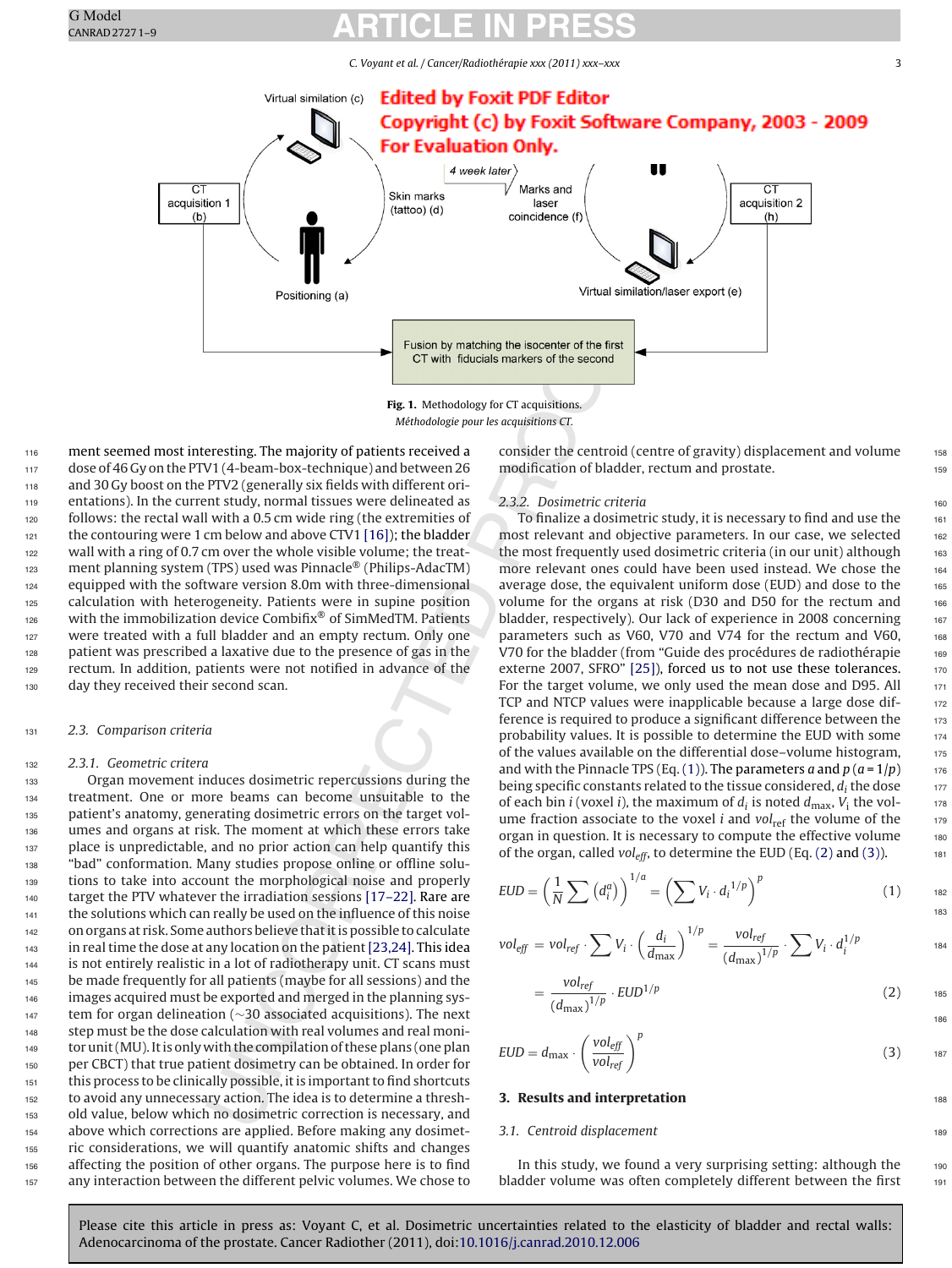$\Omega$ 

# <span id="page-3-0"></span>G Model GAN<mark>odel (ARTICLE IN PRESS</mark>

4 C. Voyant et al. / Cancer/Radiothérapie xxx (2011) xxx–xxx

### **Table 1**

Table 1 **Absolute difference for the centroids (in centimetres), and the volue Edited by Foxit PDF Editor** Différence absolue pour les isocentres (en centimètres), et différence e Copyright (c) by Foxit Software Company, 2003 - 2009 le confiance 95 %).





**Fig. 2.** Displacement of the bladder centroid. C/C: cranial/caudal; A/P: anterior/posterior; R/L: left/right. Déplacement de la vessie (centroïde). C/C : axe crâniocaudal ; A/P : axe antéropostérieur ; R/L : latéral.

192 and second scan, the repercussion on prostate displacement was often minimal. Table 1 shows the mean absolute percentage error, which is defined in Eq. (4); as the average of the absolute percentage deviation of the parameters in the two different scans ( $V_{CT1}^i$  represents the volume of the considered organ measured on the CT1 and for the patient *i*).

$$
MAPE = \sum_{i=1}^{N} \left| \frac{V_{CT1}^{i} - V_{CT2}^{i}}{V_{CT1}^{i}} \right| = \sum_{i=1}^{N} \left| 1 - \frac{1}{\left(V_{CT1}^{i}/V_{CT2}^{i}\right)} \right| \tag{4}
$$

 It is shown that bladder volume was dramatically reduced by 50% on the second CT scan. This change did not affect the prostate centroid, which moved by only 0.5 cm; the displacement is isotropic in all three directions. The confidence interval for this organ is very low as the dispersion of values is so small. The question is why was there such a large change in bladder volume between the two scans? We have worked on this variation and can conclude that the waiting time before and during the simu- lation must be reduced. From the 30th patient, we changed our methodology and acquired the CT scan maximum 1 hour after the patient began to drink (results are not statistically significant but bladder volume ratio mean absolute percentage error is equal to 211 51% for patients between the first and the 30th and 48% for others). Table 1 shows the volume change of the bladder, which induced a centroid change in the cranial/caudal and anterior/posterior directions, but not in the left/right direction. We can see that for the three organs studied, the left/right orientation is not very conducive to the changes (0.2–0.3 cm). The results shown in this section are similar to those found in the literature [\[17\]. T](#page-8-0)he repletion phenomenon in the pelvis is very complex and to better 218 understand its characteristics, it is necessary to test each organ 219 correlation with other organ parameters, such as the displacement 220 in the three directions or the organ volumes.

displacement (cm)

### **3.1.1. Bladder** 222

Table 1 reveals a decrease in bladder volume at the second 223 scan, as introduced in the previous section. In fact, the modification 224 of the bladder's centroid follows a displacement axis upper ante-<br>225 rior oblique. Fig. 2 shows that for the bladder, displacements are 226 very important in the cranial/caudal and the anterior/posterior axis  $227$ (> 0.8 cm for lots of patients). The correlation between the bladder 228 volume ratio and the centroid offset in the anterior/posterior direc-<br>229 tion is equal to 0.28 ( $P = 0.06$ ) and 0.58 for the cranial/caudal axis 230  $(P < 0.001)$ . Table 2 shows that a change in the anterior/posterior 231 axis is often followed by one in the cranial/caudal axis  $(P=0.03)$ . 232 These two parameters are linked, and given this characteristic, 233 instructions were given to the manipulation team to regularly ask  $234$ patients to come to radiotherapy with full bladders. A change in 235 repletion follows a change in volume, which then incurs a centroid <sub>236</sub> change in the cranial/caudal and the anterior/posterior directions. 237 The bladder repletion compliance must ensure the stability of the 238 bladder centroid. In this case, the displacement of the isocenter will 239 be of about 0.3 cm in all directions, (equal to the shift observed in  $240$ the left/right direction which is not correlated with organ volume).  $241$ 

#### **3.1.2.** Rectum 242

For the rectum, the displacement in the cranial/caudal axis  $_{243}$ [\(Fig. 3\)](#page-4-0) is only an indication because the delineation is linked to  $244$ 

**Table 2**

Correlation coefficients (CC) for the bladder, rectum and prostate parameters.

**[Q3](#page--1-1)** Coefficients de corrélation (CC) pour les paramètres de la vessie, du rectum et de la prostate.

|                                       | Bladder |         | Rectum  |      | Prostate  |      |
|---------------------------------------|---------|---------|---------|------|-----------|------|
|                                       | CC      | D       | CC      | D    | CC        |      |
| Cranial/caudal vs. left/right         | 0.08    | 0.55    | 0.02    | 0.89 | 0.004     | 0.98 |
| Cranial/caudal vs. anterior/posterior | 0.33    | 0.03    | 0.23    | 0.11 | 0.06      | 0.66 |
| Left/right vs. anterior/posterior     | 0.26    | 0.08    | $-0.14$ | 0.32 | 0.1       | 0.47 |
| Age vs. 3-D <sub>-disp</sub>          | 0.23    | 0.12    | 0.11    | 0.42 | 0.29      | 0.05 |
| Volume vs. left/right                 | 0.24    | 0.11    | 0.03    | 0.79 | 0.03      | 0.78 |
| Volume vs. anterior/posterior         | 0.28    | 0.06    | 0.06    | 0.69 | 0.04      | 0.79 |
| Volume vs. cranial/caudal             | 0.58    | < 0.001 | 0.38    | 0.02 | 0.02      | 0.87 |
| Volume vs. age                        | $-0.03$ | 0.83    | $-0.11$ | 0.44 | $-0.0004$ | 0.99 |
| Volume vs. 3-D_disp                   | 0.53    | 0.002   | 0.29    | 0.06 | 0.06      | 0.67 |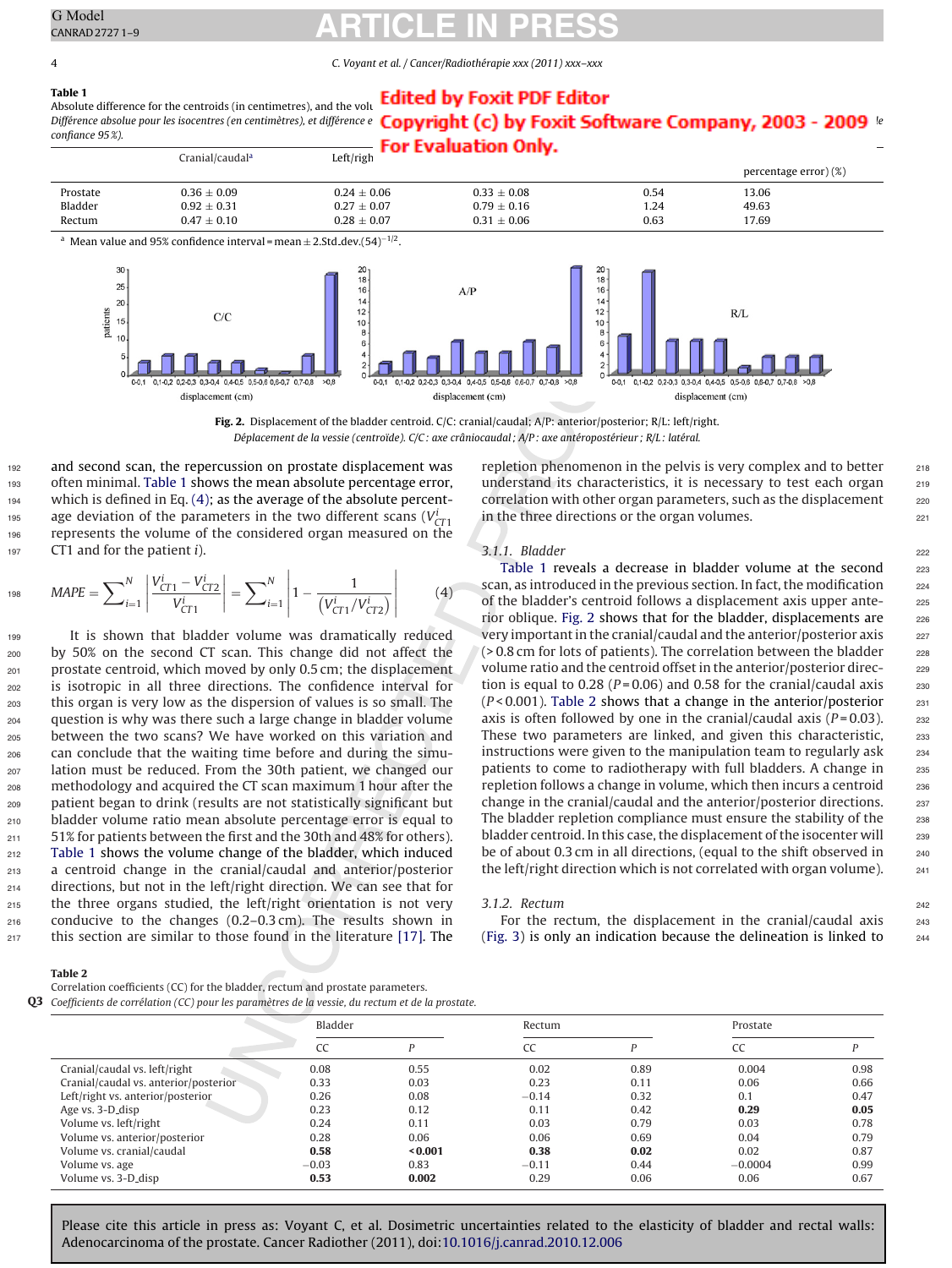C. Voyant et al. / Cancer/Radiothérapie xxx (2011) xxx–xxx 5

<span id="page-4-0"></span>

**Fig. 3.** Rectum centroid displacements. C/C: cranial/caudal; A/P: anterior/posterior; R/L: left/right. Déplacement du rectum (centroïde). C/C : axe crâniocaudal ; A/P : axe antéropostérieur ; R/L : latéral.

 the fixed limits of the CTV1 and CTV2. Although the distributions are not Gaussian, we realized that the averages for the left/right 247 and anterior/posterior offsets are approximately 0.5 cm. [Table 2](#page-3-0) reveals a significant correlation between the volume of the rectum and the cranial/caudal rectum displacement (correlation coefficient CC = 0.38, P < 0.02).

### <sup>251</sup> 3.1.3. Prostate

 Margins applied to our CTV are 1 cm across and 0.5 cm poste- rior. Fig. 4 shows that for many patients, the centroid offsets can exceed these values (∼5%). It is important to understand the mech- anisms to better control and predict an eventual dosimetric drift. The volume ratio is distributed around 1, and certainly must be due to the uncertainty of intraoperative delineation (white noise, Fig. 5). [Table 2](#page-3-0) does not allow drawing any conclusion because many of the correlations are not significant for the selected patient pool. There is a noticeable phenomenon related to the patients' age ([Table 2\),](#page-3-0) which affects the position of the isocenter between the two scans spaced in time ( $P = 0.05$ ). It is difficult to determine the exact causes of this interaction, but it is possible that the sphinc- ters are damaged and become fragile with age. Thus, bladder and rectum repletion cannot be maintained during the sessions and the prostate is then displaced. To test this hypothesis we will test the cross-interaction between volumes and centroids for the bladder, rectum and prostate.



**Fig. 4.** Prostate centroid displacement (in centimetres). The line is the average, and the dotted line the average +  $2\sigma$ . C/C: cranial/caudal; A/P: anterior/posterior; R/L: left/right.

Déplacement de la prostate (en centimètres). Le trait plein représente la moyenne, et les pointillés la moyenne + 2 $\sigma$ . C/C : axe crâniocaudal ; A/P : axe antéropostérieur ; R/L : latéral.

#### 3.1.4. Cross-interactions 269

The cross-interaction study allows determining the most rel-<br>270 evant factors among all organs. Results of these interactions are  $271$ shown in [Tables 3 and 4. T](#page-5-0)he analysis reveals that when the centre  $272$ of the bladder and rectum is shifted, the isocentre of the prostate is  $273$ consequently shifted. In the case of the bladder,  $P = 0.02$  for a shift in  $274$ the cranial/caudal axis,  $P = 0.03$  for an anterior/posterior axis shift,  $275$ and  $P < 0.001$  for an left/right axis shift. In the case for the rectum,  $276$ P < 0.001 for a shift in all three axes. However, due to our sam-<br>  $277$ ple size and methodology, we failed to uncover a correlation such 278 as the one existing between an anterior/posterior displacement of 279 the prostate and the rectal volume, although Van den Heuvel et al. 280 revealed a significant correlation equal to 0.62 [\[20\]. T](#page-8-0)his interac-<br>28<sup>1</sup> tion is therefore masked by other phenomena. Maybe there are 282 manipulation errors related to metal markers or tattoos, which 283 are sometimes not well positioned or the CT-fusion is not well 284 done. The next section focuses on the dosimetric aspect related to <sub>285</sub> organ movement. The question is: is the dosimetric validation set <sup>286</sup> by physicists and physicians at the initial time t0, still valid with  $287$ pelvic organ changes during radiotherapy sessions?

### 3.2. Dosimetric modifications 289

Considering the previous sections about the organ motion, it 290 seems necessary to use the CBCT in all radiotherapy session in 291 order to target the PTV. This is time-consuming for technicians 292 (dosimetrists, physicians and physicists) as well as for LINAC. Is 293 it possible to make real-time dosimetries with volumes changing  $294$ on a daily basis? First, we need to consider that there is a threshold <sup>295</sup> level on the first dosimetry, which is considered for the parameters 296 studied in the previous section (bladder or rectum repletion). If the 297 idea is to re-delineate all contours when patients have large reple-<br>298 tion modifications, it would be necessary to quantify the change 299 that is considered significant. A simple approximation would be 300 to redo only 5% of the dosimetries, as we try to limit the amount  $301$ 



**Fig. 5.** Clinical target volume (CTV) ratio between the two scans; line is the average and the dotted line the average  $\pm 2\sigma$  (standard deviation). Ratio du volume cible anatomoclinique (CTV) entre les deux scans. Le trait plein représente la moyenne, et les pointillés la moyenne  $\pm 2\sigma$  (écart-type).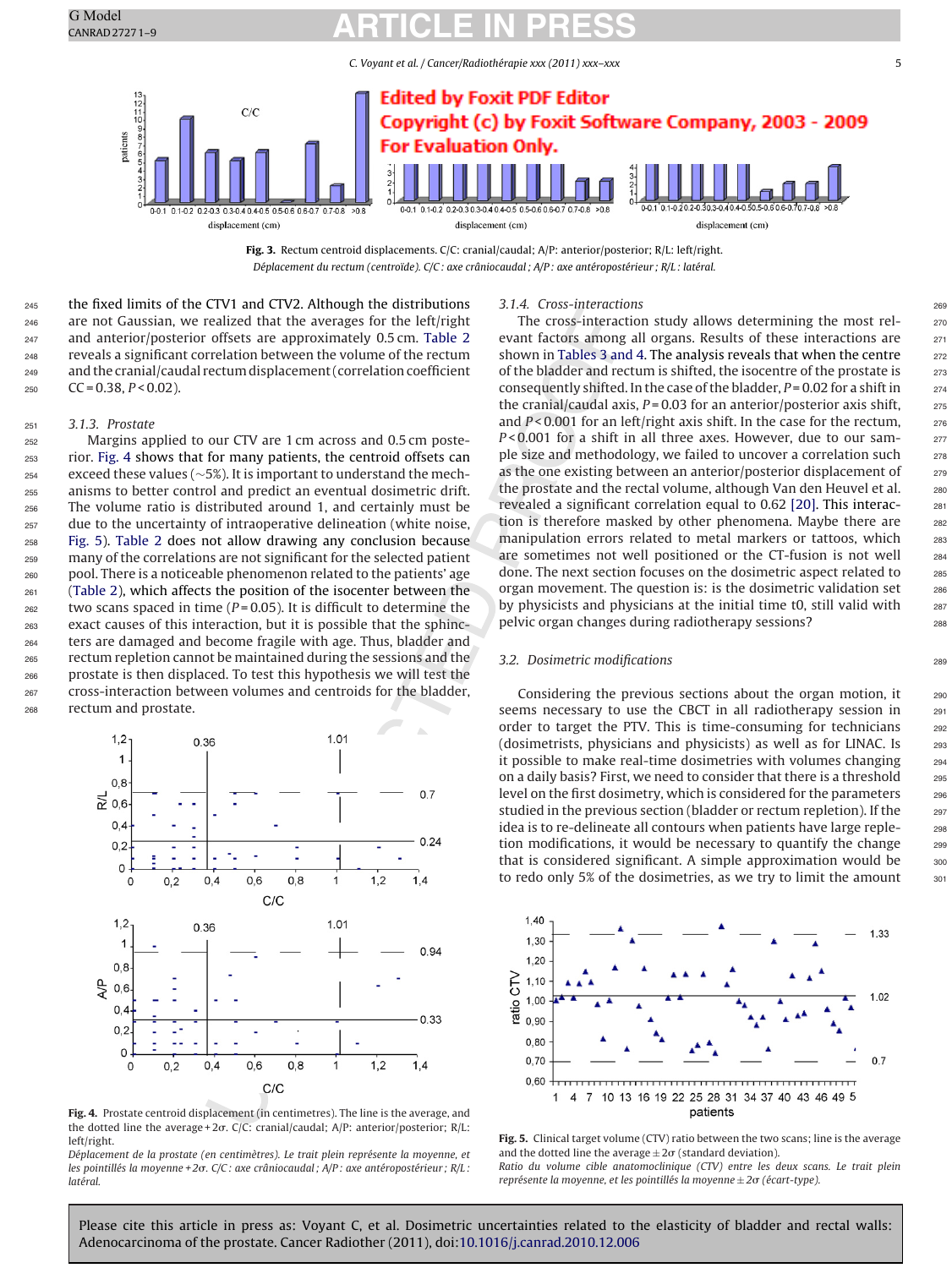6 C. Voyant et al. / Cancer/Radiothérapie xxx (2011) xxx–xxx

### **Table 3**

Interactions croisées entre les paramètres de la prostate et ceux de la

### Table 3<br>Cross-interactions between prostate and bladder and rectum parameters. **Edited by Foxit PDF Editor**<br>Interactions croisées entre les paramètres de la prostate et ceux de la mangleright (c) by Foxit Software Company, Prostate parameters Bladder Recture Recture Prostate Prostate Prostate Prostate Prostate Prostate Prostate Pro

| THUSTAIL PATAILLELLS | Diauuci                | <b>FOR EVAILIBLIOII UIIIV.</b> |         |                        |           |              |
|----------------------|------------------------|--------------------------------|---------|------------------------|-----------|--------------|
|                      | Parameters             | CC                             | Ρ       | Parameters             | <b>CC</b> | Ρ            |
| Volume               | $3-D$ <sub>cdisp</sub> | $-0.16$                        | 0.26    | $3-D$ <sub>-disp</sub> | $-0.12$   | 0.42         |
| $3-D$                | Volume                 | 0.08                           | 0.60    | Volume                 | 0.16      | 0.27         |
| Volume               | Volume                 | $-0.11$                        | 0.43    | Volume                 | $-0.28$   | 0.07         |
| 3-D <sub>disp</sub>  | $3-D$ <sub>disp</sub>  | 0.44                           | 0.01    | $3-D$ <sub>disp</sub>  | 0.70      | 0.001        |
| Cranial/caudal       | Cranial/caudal         | 0.38                           | 0.02    | Cranial/caudal         | 0.56      | ${}_{0.001}$ |
| Left/right           | Cranial/caudal         | $-0.03$                        | 0.81    | Cranial/caudal         | 0.06      | 0.69         |
| Anterior/posterior   | Cranial/caudal         | $-0.01$                        | 0.95    | Cranial/caudal         | 0.28      | 0.07         |
| Anterior/posterior   | Anterior/posterior     | 0.35                           | 0.03    | Anterior/posterior     | 0.58      | 0.001        |
| Cranial/caudal       | Anterior/posterior     | 0.10                           | 0.48    | Anterior/posterior     | 0.21      | 0.16         |
| Left/right           | Anterior/posterior     | 0.16                           | 0.28    | Anterior/posterior     | $-0.08$   | 0.60         |
| Left/right           | Left/right             | 0.48                           | < 0.001 | Left/right             | 0.77      | < 0.001      |
| Anterior/posterior   | Left/right             | 0.08                           | 0.56    | Left/right             | $-0.08$   | 0.59         |
| Cranial/caudal       | Left/right             | 0.07                           | 0.63    | Left/right             | 0.05      | 0.73         |
| Anterior/posterior   | Volume                 | $-0.02$                        | 0.89    | Volume                 | 0.23      | 0.13         |
| Left/right           | Volume                 | 0.02                           | 0.89    | Volume                 | 0.04      | 0.80         |
| Cranial/caudal       | Volume                 | 0.13                           | 0.37    | Volume                 | 0.12      | 0.39         |

CC: correlation coefficient.

 of redundant work. A wide range of rectum and bladder volumes would be collected from the samples of 54 patients. A CT acquisi- tion during the treatment (scanner or CBCT) describes an increase or decrease of repletion. If the change is out of the 95% interval, it is decided to redo the dosimetry. The use of CBCT is relevant to posi- tion the isocentre of the prostate, but also to identify the critical cases where repletion is not conforming to the initial scan. In case of doubt, the CT image dataset must be exported to TPS, merged to 310 delineate the volume and applied the ballistic, then the dosimetry 311 will need to be revalidated.

### <sup>312</sup> 3.2.1. Elimination of bladder parameter outliers

 In this first part, only patients with an important change in blad- der volume were considered. A simple approximation is made by considering the volume ratio distribution as a Gaussian distribu-316 tion. We know it is wrong given the nature of the definition of 317 this parameter (ratio). This means that 0.5 and 2 are symmetric (increase or decrease by a factor 2), which does not correspond to 319 a Gaussian distribution. The assumption of normality is strongly compromised, but we accept this approximation knowingly. In the cohort of the 54 patients, the mean absolute percentage error of bladder volume between the two CT acquisitions is computed from 323 the bladder volume ratio of each patient (Eq. [\(4\)\).](#page-3-0) The average blad- der volume ratio is 1.27 between the volume of the first and the second scan, and the standard deviation is 0.63. It was decided to 326 refuse patients whose ratio is above 2.53 (=  $1.27 + 2 \times 0.63$ ), which<br>327 corresponds to two patients in our case. Table 5 shows the effect of corresponds to two patients in our case. [Table 5](#page-6-0) shows the effect of

#### **Table 4**

Cross-correlation between bladder and rectum parameters. Corrélations croisées entre les paramètres du rectum et de la vessie.

| Rectum               | bladder            | CC      | P    |
|----------------------|--------------------|---------|------|
| 3-D <sub>-disp</sub> | Volume             | $-0.09$ | 0.53 |
| Volume               | $3-D$              | 0.09    | 0.53 |
| Volume               | Volume             | 0.06    | 0.69 |
| $3-D$ -disp          | $3-D$ -disp        | 0.44    | 0.01 |
| Cranial/caudal       | Cranial/caudal     | 0.29    | 0.06 |
| Cranial/caudal       | Left/right         | 0.20    | 0.18 |
| Cranial/caudal       | Anterior/posterior | 0.23    | 0.13 |
| Anterior/posterior   | Anterior/posterior | 0.09    | 0.53 |
| Anterior/posterior   | Cranial/caudal     | 0.19    | 0.21 |
| Anterior/posterior   | Left/right         | 0.04    | 0.79 |
| Left/right           | Left/right         | 0.42    | 0.01 |
| Left/right           | Anterior/posterior | 0.27    | 0.08 |
| Left/right           | Cranial/caudal     | 0.01    | 0.92 |

CC: correlation coefficient.

the elimination of these outliers. The impact is not apparent on the 328 centroid displacement, but the gain is  $1.5\%$  for the mean absolute  $329$ percentage error of bladder volume ratio. [Table 6](#page-6-0) shows that the 330 elimination of the bladder outliers, which induced an important 331 gain on the bladder dosimetric error (mean absolute percentage 332 error). For the rectum and prostate, there was no change and the 333 same errors were observed. In detail we found that the ratio of D50 334 (between first and second scan) is significantly decreased (from 335 66.6 to 39.7%), the bladder average dose significantly reduced and 336 the bladder EUD ratio decreased (from  $19.4$  to  $17.2\%$ ). Hence, the  $337$ process of eliminating data outliers does not seem to affect the 338 dose to the target volume and the prostate centroid displacement  $\frac{339}{2}$  $(0.3 \text{ cm})$  is compensated by the PTV margins.  $340$ 

### 3.2.2. Elimination of rectum parameter outliers 341

Using the same process as previously described, approximat-<br>342 ing the normal distribution of rectal volume ratio, we obtained an 343 average volume ratio of 1.02 with a standard deviation of 0.205.  $344$ We will quantify the impact of eliminating all rectum modifica-<br>345 tions with volume ratio outside  $[0.613 - 1.434]$ . As in the case for the  $346$ bladder, [Table 7](#page-6-0) shows that this induces very little displacements.  $347$ On [Table 8,](#page-6-0) it is interesting to note that the outliers elimination  $348$ method does not improve the mean dose ratio, D30, nor the EUD 349 for the rectum. In fact, rectal dose modifications are not only related  $350$ to the rectal volume (shift in the anterior/posterior direction), but  $351$ also to the movements caused particularly by gas (local contrac- 352 tion and expansion). The simple ratio of volumes is not sufficient 353 to establish a dosimetric rule. The absolute volume of the rectum 354 may be more specific and could act as a predictive parameter. 355

### 3.2.3. Elimination of bladder and rectum parameter outliers 356

In this case the largest bladder and rectum volume ratios were  $357$ eliminated (5% of bladders and rectums). [Table 9](#page-6-0) shows clearer 358 results than for the two previous cases. Improvements are undoubt-<br>359 edly related to the bladder, with the D50 ratio (-27.3%) followed 360 by the medium dose ( $-5.1\%$ ) and the EUD ( $-2.6\%$ ). The gain to the  $361$ rectum is also interesting but less important, with about  $1\%$  gain  $\frac{362}{2}$ for all parameters. The best method consists in repeating only 5% 363 of the dosimetries for patients with a large change in bladder vol-<br>364 ume (in the present study, 5% of outliers represent a ratio superior 365 to 250%). This process can reduce the risk of mismatch between the 366 initial scan and those of the following days. The use of this process  $367$ for the rectal volume ratio is less interesting, and is only a secondary s688 correction. 369

<span id="page-5-0"></span>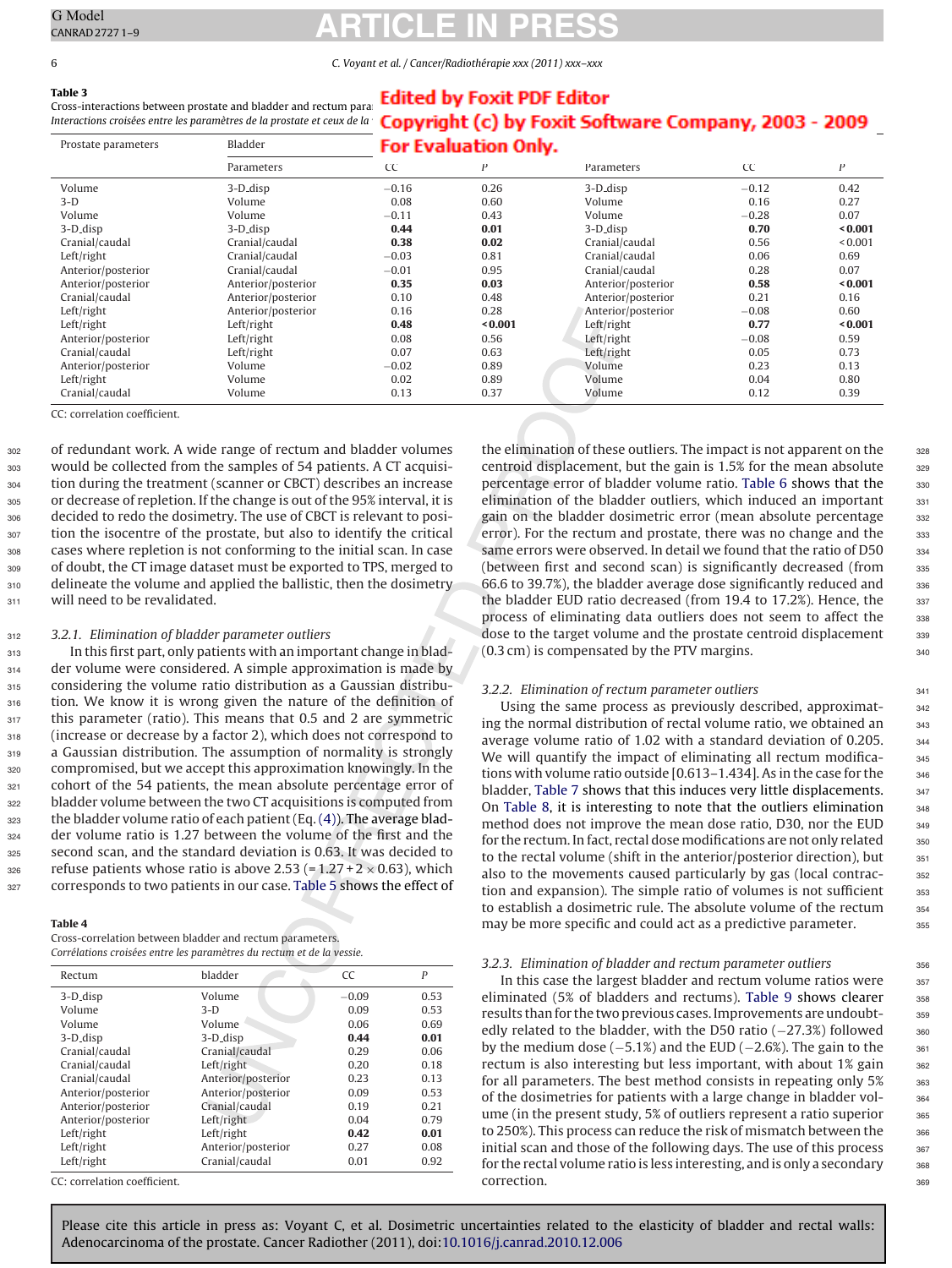C. Voyant et al. / Cancer/Radiothérapie xxx (2011) xxx–xxx 7

### **Table 5**

### <span id="page-6-0"></span>Table 5<br>Geometrical impact for bladder of the 95% bladder outliers met **Edited by Foxit PDF Editor** Impact géométrique pour la vessie de la méthodologie des « 95 % b Copyright (c) by Foxit Software Company, 2003 - 2009 Cranial/caudal Left For Evaluation Only.

|      | ״חי<br>0.52 | -<br>U.L    | $\overline{\phantom{a}}$<br>0.75   | $\ddotsc$<br>the contract of the contract of the | 49.<br>−ນ.∪ |  |
|------|-------------|-------------|------------------------------------|--------------------------------------------------|-------------|--|
| With | በ ባረ        | .<br>$\cup$ | $\overline{\phantom{a}}$<br>∪. / ⊐ | $\sim$<br>1.44                                   | 48.<br>тυ.  |  |

### **Table 6**

Dosimetric impact of the 95% bladder outliers methodology.

Impact dosimétrique de la méthodologie « 95 % bladder outliers ».

|                                              | Ratio Rectum |       | Ratio Bladder |       |       | Ratio CTV2 |       |       |
|----------------------------------------------|--------------|-------|---------------|-------|-------|------------|-------|-------|
|                                              | D30          | Dmean | <b>EUD</b>    | D50   | Dmean | <b>EUD</b> | D95   | Dmean |
| Average (without)                            | 1.016        | 1.015 | l.019         | 1.125 | 1.064 | 1.035      | 1.010 | 1.002 |
| Average (with)                               | 1.019        | 1.016 | 1.021         | 1.179 | 1.097 | 1.059      | 1.010 | 1.002 |
| Mean absolute percentage error (without) (%) | 8.7          | 7.8   | 5.7           | 66.6  | 27.9  | 19.4       | 1.0   | 0.3   |
| Mean absolute percentage error (with) (%)    | 8.6          | 7.5   | 5.8           | 39.7  | 23.3  | 17.2       | 1.0   | 0.3   |

EUD: equivalent uniform dose; CTV: clinical target volume.

#### **Table 7**

Geometrical impact for rectum of the 95% rectum outliers methodology. Impact géométrique pour le rectum de la méthodologie des « 95 % rectum outliers ».

|         | Cranial/caudal | Left/right | Anterior/posterior | 3-D  | Volume (mean absolute<br>percentage error) (%) |
|---------|----------------|------------|--------------------|------|------------------------------------------------|
| Without | 0.47           | 0.28       | 0.31               | 0.63 | 17.69                                          |
| With    | 0.45           | 0.29       | 0.3                | 0.61 | 16.70                                          |
|         |                |            |                    |      |                                                |

### **Table 8**

Dosimetric impact of the 95% rectum outliers methodology. Impact dosimétrique de la méthodologie « 95 % rectum outliers ».

|                                              | Ratio Rectum |       |            | Ratio Bladder |       | Ratio CTV2 |       |       |  |  |  |
|----------------------------------------------|--------------|-------|------------|---------------|-------|------------|-------|-------|--|--|--|
|                                              | D30          | Dmean | <b>EUD</b> | D50           | Dmean | <b>EUD</b> | D95   | Dmean |  |  |  |
| Average (without)                            | 1.016        | 1.015 | 1.019      | 1.125         | 1.064 | 1.035      | 1.010 | 1.002 |  |  |  |
| Average (with)                               | 1.002        | 1.006 | 1.010      | 1.143         | 1.076 | 1.045      | 1.010 | 1.002 |  |  |  |
| Mean absolute percentage error (without) (%) | 8.7          | 7.8   | 5.7        | 66.6          | 27.9  | 19.4       | 1.0   | 0.3   |  |  |  |
| Mean absolute percentage error $(with)(\%)$  | 8.0          | 7.4   | 5.2        | 67.2          | 27.6  | 19.1       | 1.0   | 0.3   |  |  |  |

EUD: equivalent uniform dose; CTV: clinical target volume.

### <sup>370</sup> 3.2.4. A global solution

<sup>371</sup> We have seen that by repeating 5% of the dosimetries (and 10% 372 if we consider both bladder and rectum cases), it is possible to 373 improve the quality of the radiotherapy. It is now of interest to 374 find the link between the number of repeated dosimetries and the  $375$  gain generated (D30, D<sub>mean</sub>...). Firstly, we need to find the param-<sup>376</sup> eters, such as organ volume or isocentre shift, that are most highly 377 correlated to the EUD ratio for the bladder and rectum. The selected 378 parameters should be strictly orthogonal and not correlated with

<sup>379</sup> each other as they provide the basis for a linear regression.

380 3.2.4.1. The bladder case. To complete the statistical study, the EUD ratio needs to be transformed by values superior to 1, so that a ratio of 0.9 becomes 1.11 (= 1/0.9). This modification prevents any com-pensation of the errors. To determine the parameters having most influence on the bladder EUD, we used the classical correlation 384 coefficients associated to a Student t-test. We obtained parame-<br>385 ters which have a CC statistically not equal to zero, and so which 386 are significant: the D50 bladder (CC = 0.84), the average dose to the  $387$ bladder (CC = 0.97), the ratio of the bladder volume (CC =  $-0.7$ ), the 388<br>3-D displacement of the bladder (CC = 0.77) and the 3-D movement 3-D displacement of the bladder ( $CC = 0.77$ ) and the 3-D movement of the prostate ( $CC = 0.5$ ). Note that the average dose is more repre-<br>390 sentative of the risk (EUD bladder) than the D50, which could allow 391 us to change our methodology to validate the bladder dose (actually  $392$ D50 < 62 Gy). None of the dosimetric parameters (average dose to 393 the bladder, D50...) are interesting for the proposed study, and we 394 instead chose the two parameters, volume ratio of the bladder and 395 3-D displacement of the prostate. We used the fact that the bladder 396 centroid displacement is a linear combination of displacement of 397 the prostate's isocentre and bladder volume. If the volume ratio is 398

#### **Table 9**

Dosimetric impact of the 95% bladder and rectum outliers methodology. Impact dosimétrique de la méthodologie « 95 % rectum and bladder outliers ».

|                                              | Ratio Rectum |       |            | Ratio Bladder |       |            | Ratio CTV2 |       |
|----------------------------------------------|--------------|-------|------------|---------------|-------|------------|------------|-------|
|                                              | D30          | Dmean | <b>EUD</b> | D50           | Dmean | <b>EUD</b> | D95        | Dmean |
| Average (without)                            | 1.016        | 1.015 | 1.019      | 1.125         | 1.064 | 1.035      | 1.010      | 1.002 |
| Average (with)                               | 1.003        | 1.007 | 1.011      | 1.200         | 1.111 | 1.070      | 1.009      | 1.001 |
| Mean absolute percentage error (without) (%) | 8.7          | 7.8   | 5.7        | 66.6          | 27.9  | 19.4       | 1.0        | 0.3   |
| Mean absolute percentage error (with) (%)    | 7.8          | 7.0   | 5.2        | 39.3          | 22.8  | 16.8       | 1.0        | 0.3   |

EUD: equivalent uniform dose; CTV: clinical target volume.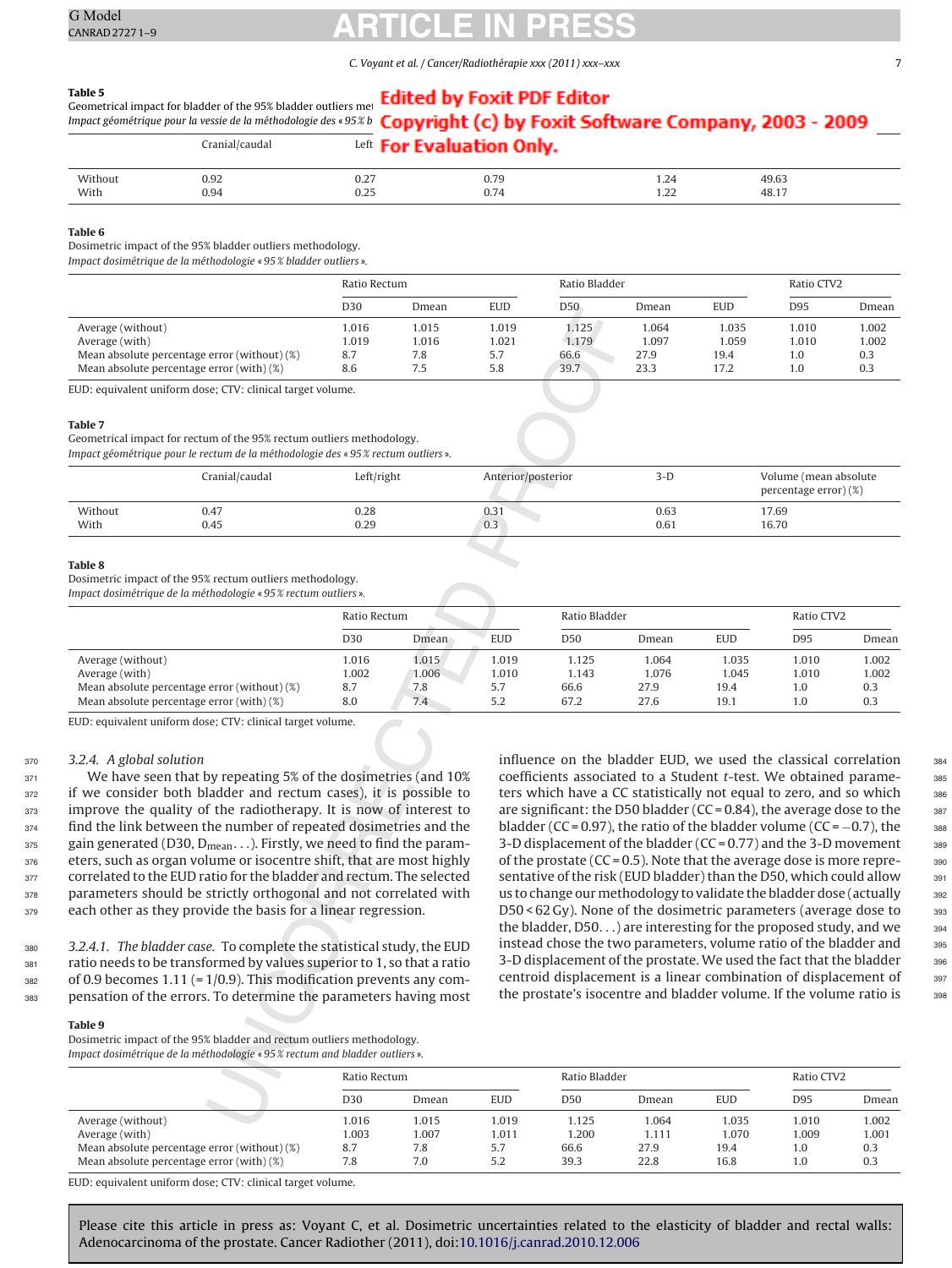CANRAD 2727 1–9

8 C. Voyant et al. / Cancer/Radiothérapie xxx (2011) xxx–xxx





399 large then the isocentre moves, and if it is not properly positioned <sup>400</sup> on the prostate, it may also cause a shift on the bladder. We find a <sup>401</sup> regression for bladder EUD (F-Fisher = 11.5 and Fig. 6) as such:

402 EUD<sub>bladder</sub> = 0.937  $(P < 0.001) + 0.26 \times 3$ -D-prostate 403  $(P < 0.001) + 0.062 \times \text{ratio\_bladder}$  ( $P = 0.04$ )<br>404 If we consider the use of the daily

If we consider the use of the daily CBCT for the treatment and a systematic focus on the prostate's isocentre (3-D prostate = 0), the second term of this equation can be ignored as it is equal to zero. The objective is to say that if we fixed the problem of the isocentre (actual image-guided radiotherapy), we can only work on the volume of the bladder. The regression is limited to:

410 EUD<sub>bladder</sub> =  $0.937 + 0.062 \times$  ratio bladder<br>411 So the bladder volume ratio can be impos So the bladder volume ratio can be imposed by the difference on 412 the EUD that we allow. On Fig. 7, we can see that a threshold at 10% for the EUD (representing a tolerance of 10% for EUD compared to the initial value on the first dosimetry), represents an interval of between 2.63 and 0.38 for the bladder volume ratio, and corre- sponds to 11% of the misadjusted dosimetries. For a threshold at 5% (for bladder EUD error), there is an interval of between 0.54 and 1.8, thus 33% of dosimetries need to be remade, and for a threshold at 1%, there is a margin of 1.18–0.85 which corresponds to 76% of dosimetries to adapt.

421 3.2.4.2. The rectum case. Using the same methodology as previ-<sup>422</sup> ously described, we obtained for the rectal volume the parameters that most influence the rectum EUD, namely the D30 ( $CC = 0.85$ ), 424 the average dose (CC = 0.84), the volume ratio (CC = 0.57), the 3-425 D displacement ( $CC = 0.3$ ) and the 3-D movement of the prostate  $426$  (CC = 0.31). We get a regression (F = 7.97 and Fig. 8) as follows:

427 **EUD**<sub>rectum</sub> = 0.86  $(P < 0.001) + 0.05 \times 3$ -D<sub>-</sub>prostate 428  $(P=0.05) + 0.144 \times \text{ratio\_rectum} (P=0.003)$ 

<sup>429</sup> As in the previous case, the use of daily CBCT cancels the 3-D <sup>430</sup> prostate coefficient, which tends to near zero when the number of 431 CBCT increases and the new relationship becomes:



**Fig. 7.** Link between the number of dosimetry to remake, and the bladder equivalent uniform dose (EUD) difference authorized.

Relation entre le nombre de dosimétries à réévaluer et la différence de l'EUD (equivalent uniform dose) vésicale souhaitée.



**Fig. 8.** Modelised and measured rectal equivalent uniform dose (EUD ratio) (normalized root mean square error =  $5.1\%$ ). Line is the graph of y = x. Ratio de l'equivalent uniform dose (EUD) rectale mesuré et modélisé (normalized root mean square error = 12,5%). La ligne est la droite d'équation  $y = x$ .



**Fig. 9.** Link between the number of dosimetry to remake, and the rectum equivalent uniform dose (EUD) difference authorized.

Relation entre le nombre de dosimétries à réévaluer et la différence de l'equivalent uniform dose (EUD) rectale souhaitée.

EUD<sub>rectum</sub> = 0.86 + 0.144  $\times$  ratio rectum  $432$ <br>Fig. 9 shows that for 10% of EUD ratio (tolerance of 10% for EUD Fig. 9 shows that for 10% of EUD ratio (tolerance of 10% for EUD compared to the initial value on the first dosimetry), there is an interval in the bladder volume ratio of between 1.67 and 0.6, which represents 4% of the dosimetries which need to be remade. For 5% 436 of EUD ratio, there is an interval of between 1.32 and 0.76 (19% of dosimetries to remake), and for 1%, there is an interval of between 1.04 and 0.96 (83% of dosimetries to redo). 439

#### **4. Conclusion and perspectives**  $\frac{440}{400}$

Organ movement is an important aspect to consider in 21st cen- <sup>441</sup> tury radiotherapy. Many authors have already studied this problem 442 and have developed the image-guided radiation therapy process, 443 which consists in positioning the beams in the target volume with  $444$ a cone-beam acquisition. This approach ensures that tumour con-<br>445 trol is maximal. In the proposed study, the approach is different as  $446$ both the target volume and the organs at risk are studied, a method-<br>447 ology called the dose-guided radiation therapy. The cone-beam CT 448 is necessary to better position the beam isocentre and the dosime-<br>449 try is updated throughout the radiotherapy session. This method  $450$ is based on bladder and rectal volume modifications, and if this  $451$ variation is important, the dosimetry must be corrected. The future  $452$ of radiotherapy must consider organ movements, and tools such  $453$ as CBCT generate many images which need to be interpreted. Our  $454$ methodology is dedicated to image data selection in order to elim-<br>455 inate all unnecessary manipulations. However, it will be necessary 456 to complete the results shown in the present study (only two CT  $_{457}$ acquisitions for each patient) with studies including many CT acqui-<br>458 sitions per patient. Some results like the cross-correlations will be  $459$ certainly identical, but other like the relation between the EUD ratio 460 and the volume ratio (Section [3.2.4\),](#page-6-0) must be verified in this case.